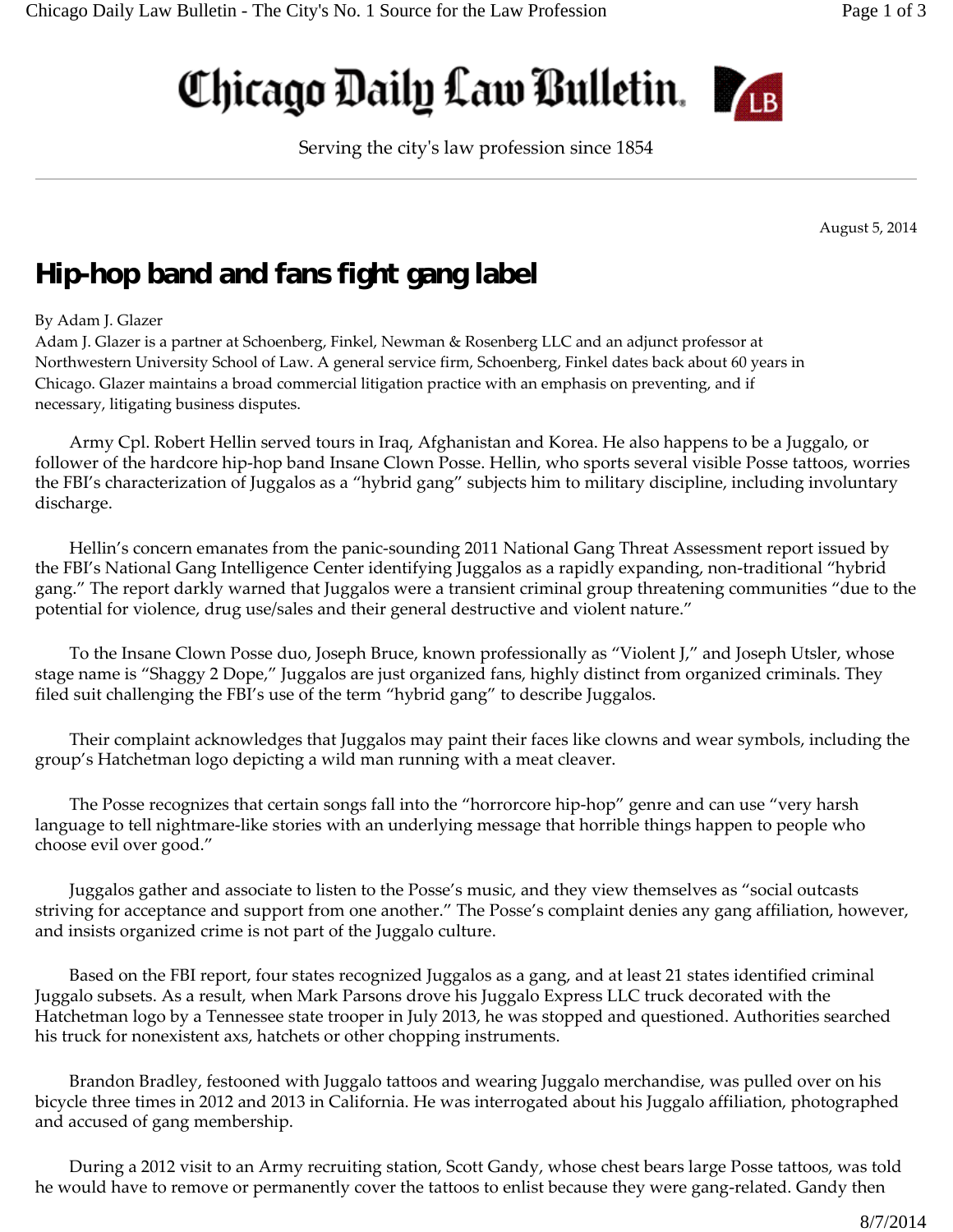spent hundreds of dollars to cover his Juggalo tattoos with other tattoos and had his application accepted at the recruiting station, but ultimately denied by the Army.

The Insane Clown Posse was scheduled to perform in Royal Oak, Mich., at the Royal Oak Music Theater's annual Hallowicked concert in October 2012. That concert was canceled at the police department's request due to the federal Juggalo gang designation.

In response to this perceived harassment, Juggalos Hellin, Parsons, Bradley and Gandy joined their Posse idols, Violent J and Shaggy 2 Dope, in filing suit against the FBI and the Justice Department in federal court in Detroit. *Parsons v. U.S. Dept. of Justice*, No. 14‐10071.

The six plaintiffs asserted that applying the term "hybrid gang" to Juggalos violated their First Amendment rights to free association and expression and their Fifth Amendment rights to due process. The FBI and Justice Department moved to dismiss for lack of standing to raise such constitutional arguments.

In an opinion issued June 30, U.S. District Judge Robert H. Cleland found each plaintiff lacked standing. Citing *Clapper v. Amnesty International USA*, 133S.Ct. 1138, 1150 (2013), Cleland recognized that courts should be reluctant to "endorse standing theories that rest on speculation about the decisions of independent actors."

Logically enough, a critical element of any standing analysis is that the challenged action cannot arise from the independent action of a non‐party.

While the Posse and their fans may have received unfair treatment, the court viewed this mistreatment as coming at the hands of third parties. Trucker Mark Parsons alleges he was harassed by a Tennessee trooper, while Brandon Bradley claims it was California police officers who wrongfully pulled him over.

Similarly, would-be soldier Scott Gandy asserts the Army rejected his application, and like Parsons and Bradley, he offered no indication of FBI or Justice Department participation. Even if he could establish a link between his rejection and his Juggalo tattoos, the court found the Army's detailed grooming standards, including rules on the display of tattoos, prevented any plausible conclusion that the National Gang Intelligence Center's identification of Juggalos as a hybrid gang prompted the Army's decision.

Unlike the other Juggalos, the court found Hellin's fear of facing Army discipline or discharge amounted to no injury at all. The Supreme Court in *Clapper* reiterated that a threatened injury must be "certainly impending" to form injury in fact and that "allegations of possible future injury are not sufficient."

With no indication that Army discipline was certainly impending, Hellin's allegations were dismissed for failing to properly allege constitutional standing.

The court also found the injury complained of by Posse members Bruce and Utsler, the cancellation of their Hallowicked concert, was attributable to independent actors the Royal Oak Music Theater and the Royal Oak police. While the complaint did allege that, in seeking to cancel the concert, the Royal Oak police cited the National Gang Intelligence Center's 2011 report, it did not contend that the FBI or Justice Department directed its cancellation.

While the 2011 report is alleged to have motivated these third‐party actors, the court determined that each actor exercised discretion in dealing with the plaintiffs. Constitutional standing could not be shown because "any adjudication on the merits would involve speculation about the decisions of these independent actors."

Of absolutely no help to the plaintiffs, the National Gang Intelligence Center released its 2013 National Gang Report after this suit was filed. Perhaps accepting the plaintiffs' substantive argument that Insane Clown Posse fans are not criminal gangs, an argument the district court never reached, the 2013 report makes no mention of either Juggalos or hybrid gangs.